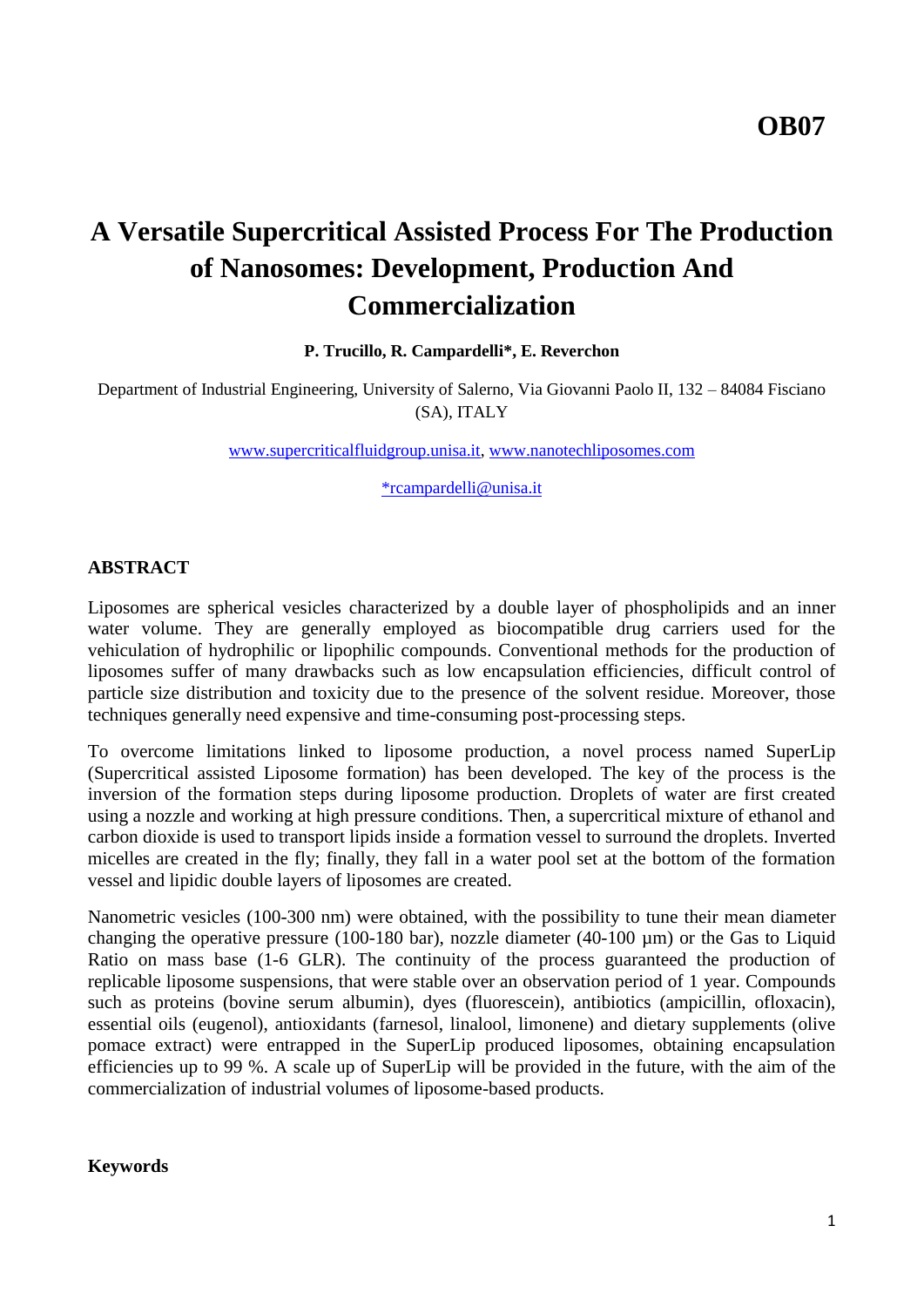Liposomes, drug carriers, dense gas methods, process parameter optimization

# **Abbreviation list**

**PC:** L-α-Phosphatidylcholine, **GLR**: Gas to Liquid Ratio, **EE**: Encapsulation Efficiency,

**LWR:** Lipid to Water Ratio

# **INTRODUCTION**

Several drug delivery systems have been studied in the last decades. Among these, liposomes are spherical drug carriers that spontaneously organize in an aqueous inner core surrounded by a lipidic double layer. These vesicles have a diameter that can range between 100 nm to several microns [1]; they are biocompatible with human body for their similarity with cell structure [2]. In details, their double layer can be defined as a membrane; for this reason, liposomes can be described as artificial cells of spherical shape and smooth surface. Liposomes have been employed in numerous applications in pharmaceutical [3], cosmetic [4], and dietary supplement field [5]. In particular, they can be used as Trojan horses [6] to transport hydrophilic and lipophilic compounds directly to the target tissue [7], reducing drug side effects and enhancing drug bioavailability. Despite the recognized importance of these drug carriers, their introduction into the market was not easy. The main reason is linked to the first production mechanism that was developed by the hematologist and biophysicist Dr. Alec Bangham of Babraham Insistute in Cambridge in 1965.

Many conventional techniques have been developed for the production of liposomes. But they generally consist in several preparation steps, with batch layout and little reproducibility of the process. Moreover, they are characterized by low encapsulation efficiencies and micrometric dimensions. Supercritical assisted techniques were also proposed to overcome the previous described limitations, trying to take advantage of the high diffusivity of supercritical carbon dioxide. Also, supercritical fluids are clean substitutes of the organic solvents in particle formation processes. But, also the newly proposed processes suffered of many disadvantages such as difficult control of particle size distribution and multi-step production [8].

For this reason, a novel dense gas process has been designed and developed to overcome most part of the limitations linked to the production of liposomes [9]. This novel process was called Supercritical assisted Liposome formation (SuperLip). Considered the limitations of the previous techniques, a novel approach was attempted starting from the mechanism that involved liposomes production. Differently from the other processes, first droplets of water were created through a spray atomization and then they were fast surrounded by phospholipids. Indeed, the liposomes were created around water droplets. In this way, the entrapped compounds stayed confined in the water droplet during the formation of the double lipidic compartment around it. The real key and advantage of this process is that it inverted the traditional production steps of liposomes by first creating the droplet and then the lipid barrier [10].

The aim of this work is to show some interesting results obtained with SuperLip process during the last years of experiments. The idea at the basis of this project was to produce liposomes of nanometric dimensions with encapsulation efficiencies much higher than the ones obtained with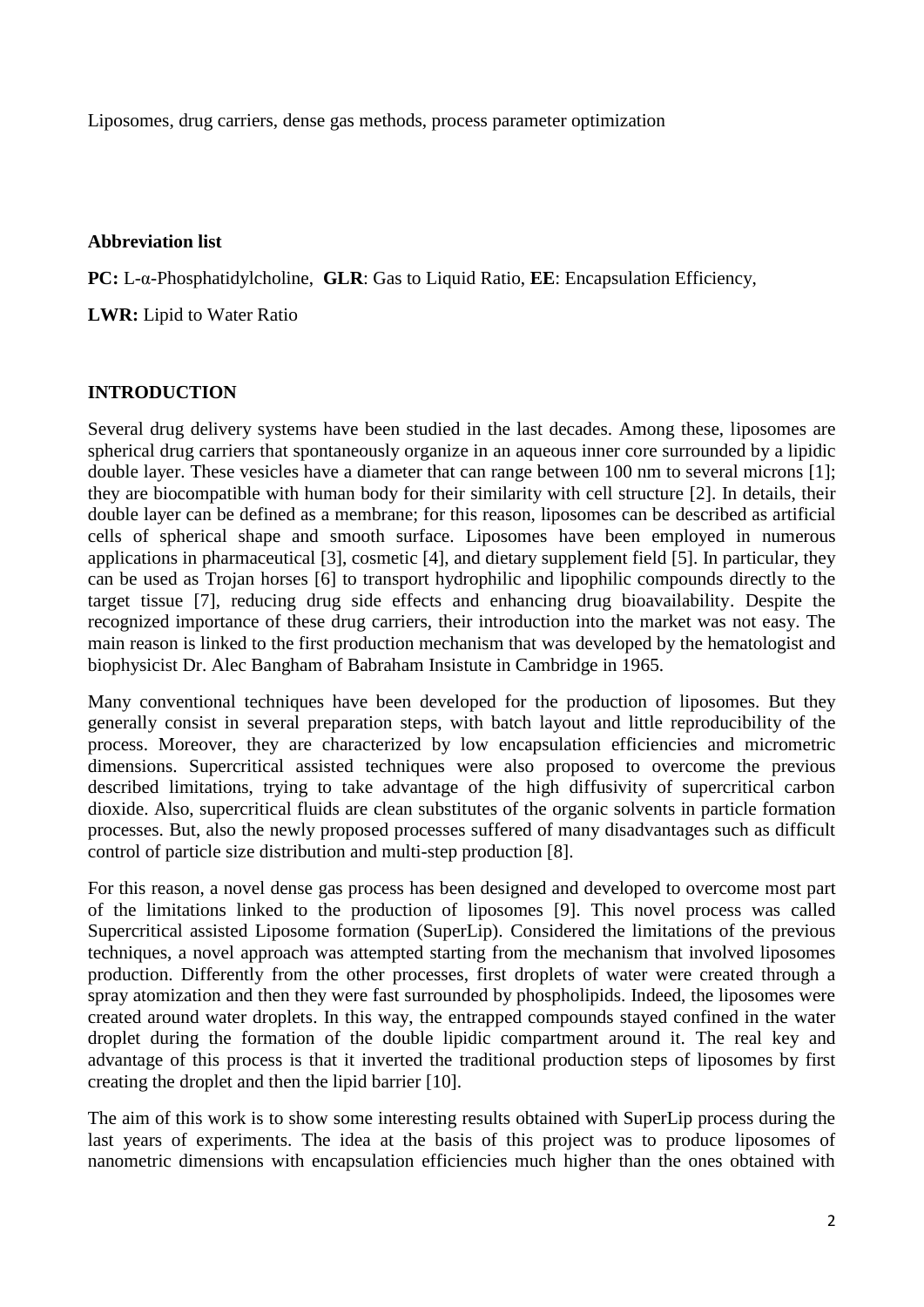conventional and other dense gas methods. Also, the process was designed and developed in a continuous operative layout to guarantee the reproducibility of vesicles obtained.

Using SuperLip process and taking advantage of the high diffusion coefficient of supercritical carbon dioxide, the production of liposomes was attempted studying the effects of the variation of many operative parameters such as pressure, temperature, lipid concentration, nozzle diameter, water flow rate and Gas to Liquid Ratio. Also, the lipidic composition of the double lipidic layer was also varied and optimized by including cholesterol and compacting the drug carrier structures. Also, the encapsulation of proteins such as bovine serum albumin, dyes as fluorescein [11], antioxidants such as eugenol, lipoic acid [12], limonene, linalool, farnesol, antibiotics such as ampicillin, ofloxacin, vancomicin, theophylline, food dietary supplements such as olive pomace extracts [13] was attempted. A general overview of these experiments and results will be provided throughout this work.

# **MATERIALS AND METHODS**

## *Materials*

L-α-Phosphatidylcholine (PC) from egg yolk (99 % pure) was purchased by Sigma-Aldrich, Milan, Italy. Lipids were stocked in absence of light at the temperature of -4 °C. Phospholipids were dissolved in ethanol obtained by Sigma-Aldrich, Milan, Italy (> 99.8% pure). Carbon dioxide was provided by Morlando Group, Naples, Italy (> 99.4% pure, at gas-liquid equilibrium). For the preparation of liposomes, distilled water was self-produced through a lab-scale distillatory. Hydrophilic (fluorescein, bovine serum albumin, ofloxacin, theophylline, ampicillin, vancomycin), amphoteric (eugenol) and lipophilic compounds (lipoic acid, farnesol, limonene, linalool, cholesterol) were all bought from Sigma Aldrich, Milan, and used as received.

## *Apparatus*

The proposed innovative technique has been designed and developed in lab-scale layout. Carbon dioxide was pumped from a reservoir using a Ecoflow pump, mod. LDC-M-2, Lewa, Germany. Phospholipids were dissolved in ethanol at different volumetric concentrations. Then, the ethanol solution was pumped to the system with a high pressure precision pump, Model 305, Gilson, France. Carbon dioxide and ethanol were mixed together in a thermally heated stainless steel saturator at the pressure of 100 bar and at the temperature of 40 °C.

In those conditions, an expanded liquid was created using Berl saddles loaded in the saturator and working at a fixed Gas to Liquid Ratio. The supercritical mixture transported the lipids inside a stainless steel formation vessel. Another feeding pipe delivered water solution in which a hydrophilic compound has been previously dissolved.

**Figure 1** described in details the phenomena occurring in the formation vessel. In (1) the water solution is continuously sprayed inside the vessel through a nozzle of 80 µm. Water droplets were created and the expanded liquid transported the phospholipids inside the vessel (2) and a water bulk was created on the bottom. The lipids surrounded the water droplets and created a first layer around them: inverted micelles were created (3). A second layer of phospholipids was then created around the first one in the fly (4). The solvent was removed from the top of the formation vessel through a decompression step with the use of a stainless steel separator. Liposomes were collected from the bottom of the formation vessel in aqueous bulk.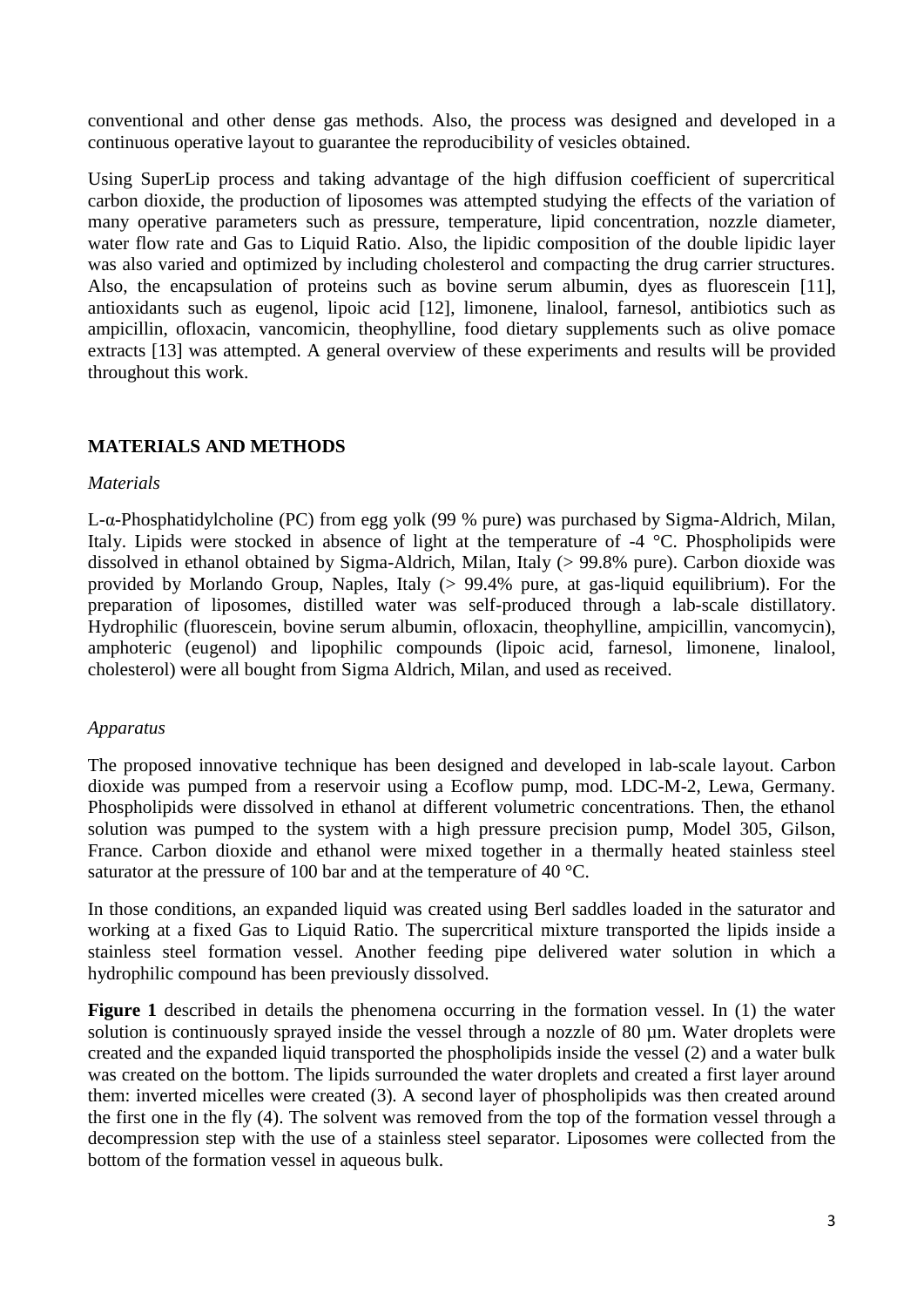

**Figure 1.** Supercritical assisted Liposome formation: schematic representation of the process mechanism

#### *Methods*

Liposomes were characterized with Dynamic Light Scattering (Mod. Zetasizer Nano S, Worcestershire, UK), to measure the mean diameter (MD) and standard deviation (SD).

Liposome morphology was observed with a Field Emission-Scanning Electron Microscope (FE-SEM) model LEO 1525, Carl Zeiss SMT AG, Oberkochen, Germany. A drop of liposome suspension was spread on an aluminum stub and left to dry for at least 2 days. Then, the samples were covered with gold through a sputter coated with a thickness of 250 Å, model B7341, Agar Scientific, Stansted, United Kingdom.

The encapsulation efficiency was indirectly measured by the supernatant after the centrifugation of samples, as reported in literature using UV-Vis spectrophotometer. The value of the encapsulation efficiency was then calculated with the following equation:

$$
EE \, [\%] = \frac{ppm_{theoretical} - ppm_{supernatant}}{ppm_{theoretical}} \, 100
$$

In particular, ppm<sub>theoretical</sub> is the drug amount dissolved in the water phase at the beginning of the process. instead, ppmsupernatant stands for the not entrapped compound. UV-Vis spectrophotometer was also used to perform drug release tests.

#### **RESULTS**

SuperLip process was successfully used to entrap compounds of different characteristics and properties, such as antibiotics, dietary supplements, proteins, antioxidants and vitamins. In **Table 1,** the list of all the compounds for which the encapsulation has been attempted is reported. The proposed molecules have been divided into three groups: water core entrapment, lipidic layer encapsulation and encapsulation in both compartments. All the encapsulation tests were performed with a Drug to Lipid Ratio (DLR) of 15 % on mass base. Mean dimensions and average encapsulation efficiencies were also reported in **Table 1.**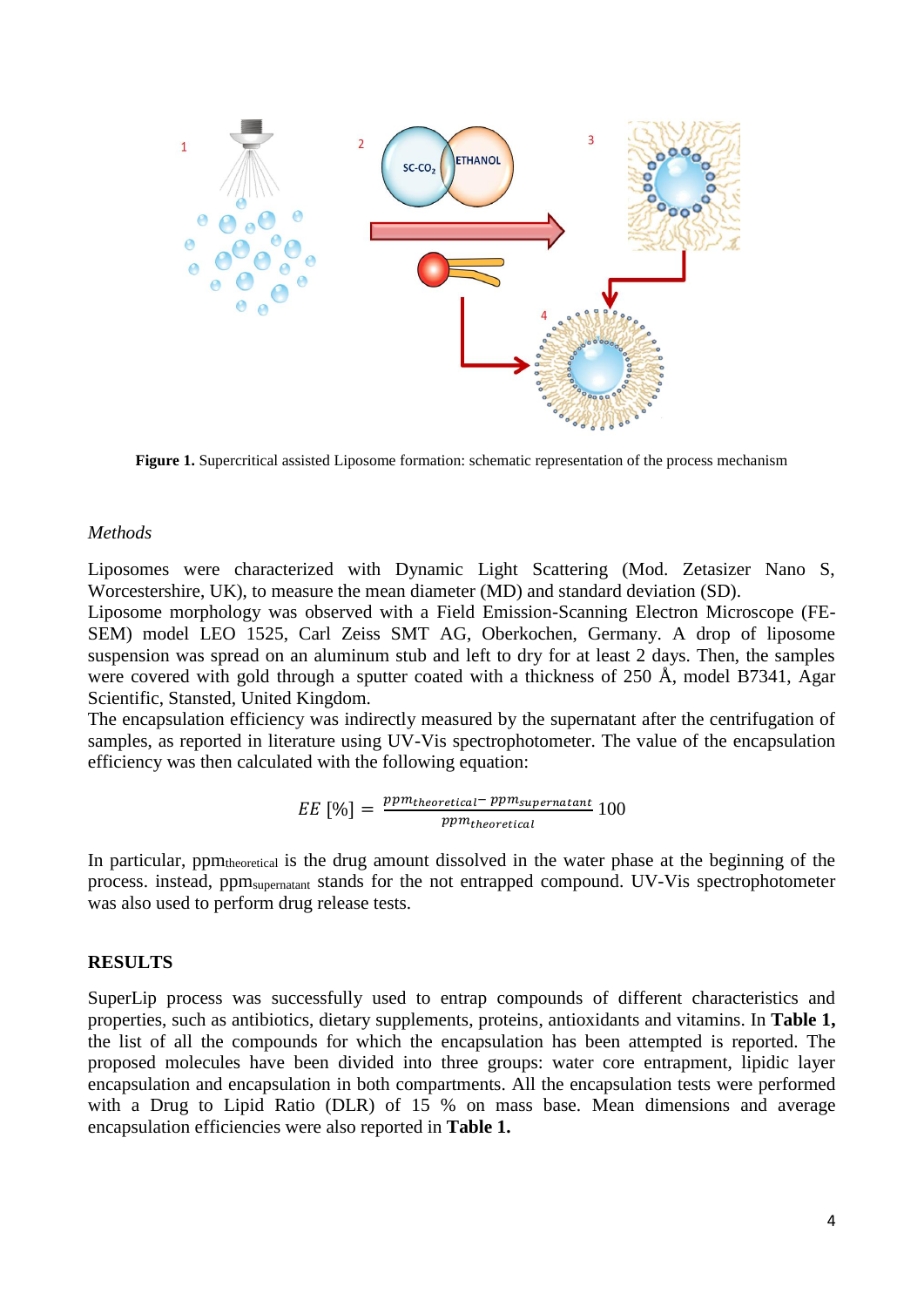| Compound                | Liposome<br><b>Compartment</b> | <b>Mean diameter</b><br>$nm \pm SD$ | <b>Average Encapsulation</b><br>Efficiency, % |
|-------------------------|--------------------------------|-------------------------------------|-----------------------------------------------|
| Fluorescein             | Water core                     | $277 \pm 61$                        | 90.0                                          |
| Bovine Serum Albumin    |                                | $245 \pm 73$                        | 93.9                                          |
| Ofloxacin               |                                | $256 \pm 71$                        | 86.2                                          |
| Theophylline            |                                | $136 \pm 86$                        | 98.0                                          |
| Ampicillin              |                                | $313 \pm 69$                        | 99.0                                          |
| Vancomycin              |                                | $180 \pm 48$                        | 60.0                                          |
| Olive pomace extract    |                                | $264 \pm 98$                        | 58.1                                          |
| Eugenol*                | <b>Both</b>                    | $196 \pm 76$                        | 92.5                                          |
| Eugenol**               |                                | $234 \pm 101$                       | 86.3                                          |
| Linalool                | Lipidic layer                  | $128 \pm 49$                        | 54.7                                          |
| Lipoic acid             |                                | $109 \pm 49$                        | 62.8                                          |
| Limonene                |                                | $159 \pm 44$                        | 86.8                                          |
| Farnesol                |                                | $126 \pm 35$                        | 74.0                                          |
| Cholesterol             |                                | $140 \pm 27$                        | 96.3                                          |
| Phosphatidyletanolamine |                                | $150 \pm 25$                        | 95.1                                          |

**Table 1.** List of compounds entrapped into liposomes with their Mean Diameter (MD), average Encapsulation Efficiencies (EE) and compartment of encapsulation.

# *\*Eugenol entrapped in the inner water core of liposomes \*\*Eugenol entrapped in the double lipidic layer of liposomes*

As reported in **Table 1**, hydrophilic compounds were entrapped in the double layer of phospholipids with different drug theoretical loadings. In particular, the smallest mean diameter was related to the ophylline loaded vesicles (136  $\pm$  86 nm), while the largest was represented by ampicillin loaded liposomes (313  $\pm$  69 nm). Liposomes of nanometric dimensions were produced in all experiments, with encapsulation efficiencies high up to 99 % for ampicilin loaded liposomes. Most part of hydrophilic compounds was encapsulated with an EE higher than 90 %. The only two less successful encapsulation tests were performed for vancomycin (60 %) and olive pomace extract (58 %). The amphiphilic chosen compound was eugenol, that was entrapped both in the lipidic layer (86.3 %) and in the inner water core (92.5 %). Water entrapped eugenol caused the production of liposomes with a mean diameter of  $196 \pm 76$  nm while the lipidic layer entrapped eugenol produced more dispersed samples of liposomes, with a mean diameter of  $234 \pm 101$  nm. Most part of chosen lipophilic compounds were antioxidants particularly sensible to light and oxygen exposure. The obtained liposomes were substantially smaller, with mean diameters from  $109 \pm 49$  nm (lipoic acid) to  $159 \pm 44$  nm (limonene). The samples were less dispersed while average encapsulation efficiencies were smaller than hydrophilic entrapped compounds, from a minimum of 54.7 % (linalool) to 86.8 % (limonene). Cholesterol and phosphatidylethanolamine were also entrapped in the lipidic layer of liposomes, and a more compact structure was obtained, with encapsulation efficiencies of 96.3 % (cholesterol) and 95.1 % (phosphatidylethanolamine).

After these feasibility tests, SuperLip technique was recognized to be versatile for the encapsulation of active principles of different nature. This could open applications in different commercial fields of applications, such as pharmaceutical, cosmetic and nutraceutical.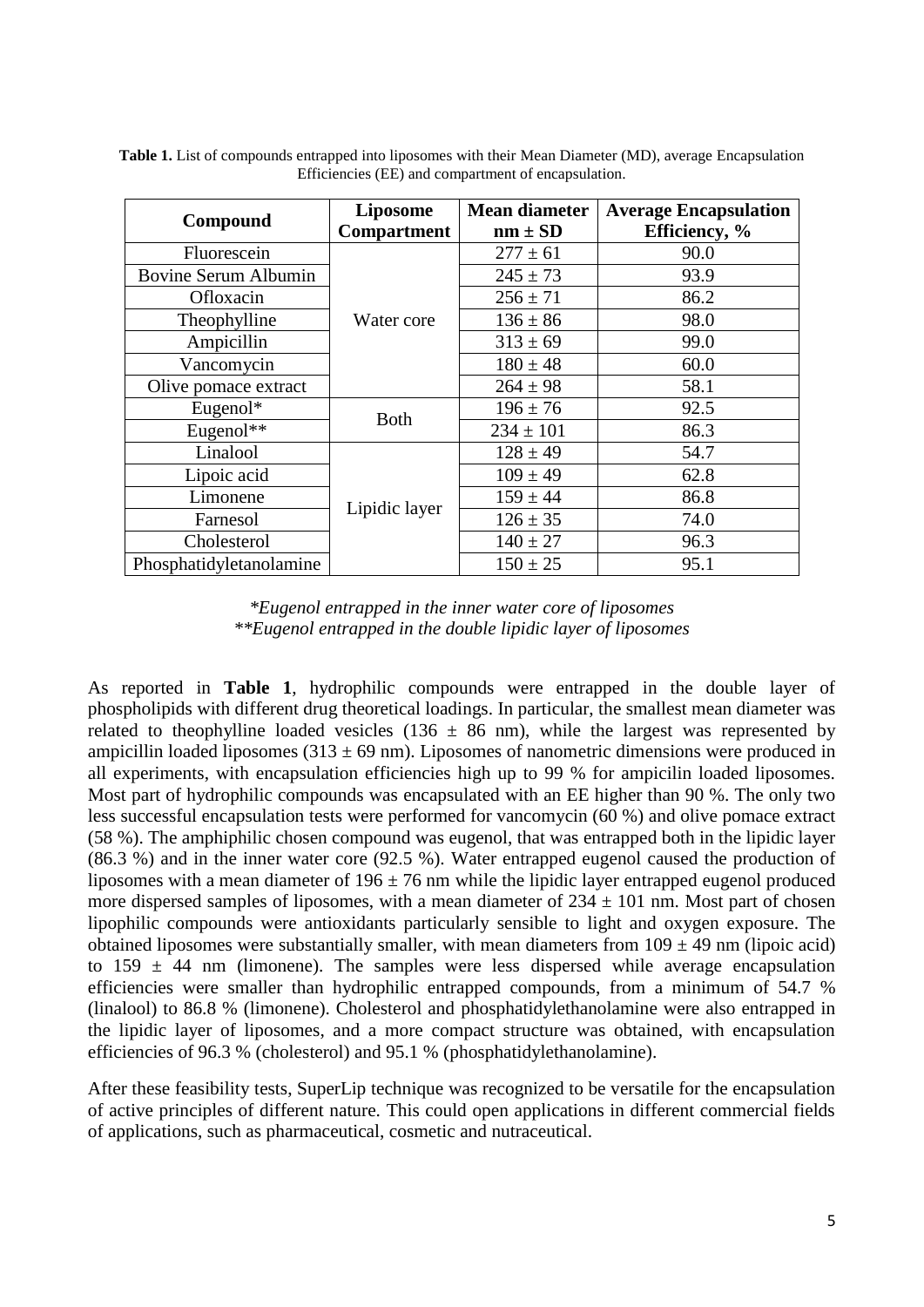#### *Characterization*

An example of liposomes loaded with ofloxacin (hydrophilic) was observed using Field Emission Scanning Electron Microscope (**Figure 2)**.



**Figure 2.** Field Emission-Scanning Electron Microscope of liposomes loaded with ofloxacin

The samples reported in **Figure 2** showed that liposomes are spherical and have a smooth surface. Their nanometric dimensions and size analysis with dynamic light scattering reported in **Table 1** were confirmed. The inclusion of a hydrophilic compound in the inner core of liposomes did not significantly modify liposomes structure and morphology. However, aggregation phenomena occurred; this was probably due to the dehydration and metallization processes that were performed on the samples for microscopic observation.

Drug release tests were performed at 37 °C for ampicillin and ofloxacin loaded vesicles. Release profiles have been compared in **Figure 3**.



**Figure 3** Drug release comparison of ofloxacin (black) and ampicillin (red) loaded liposomes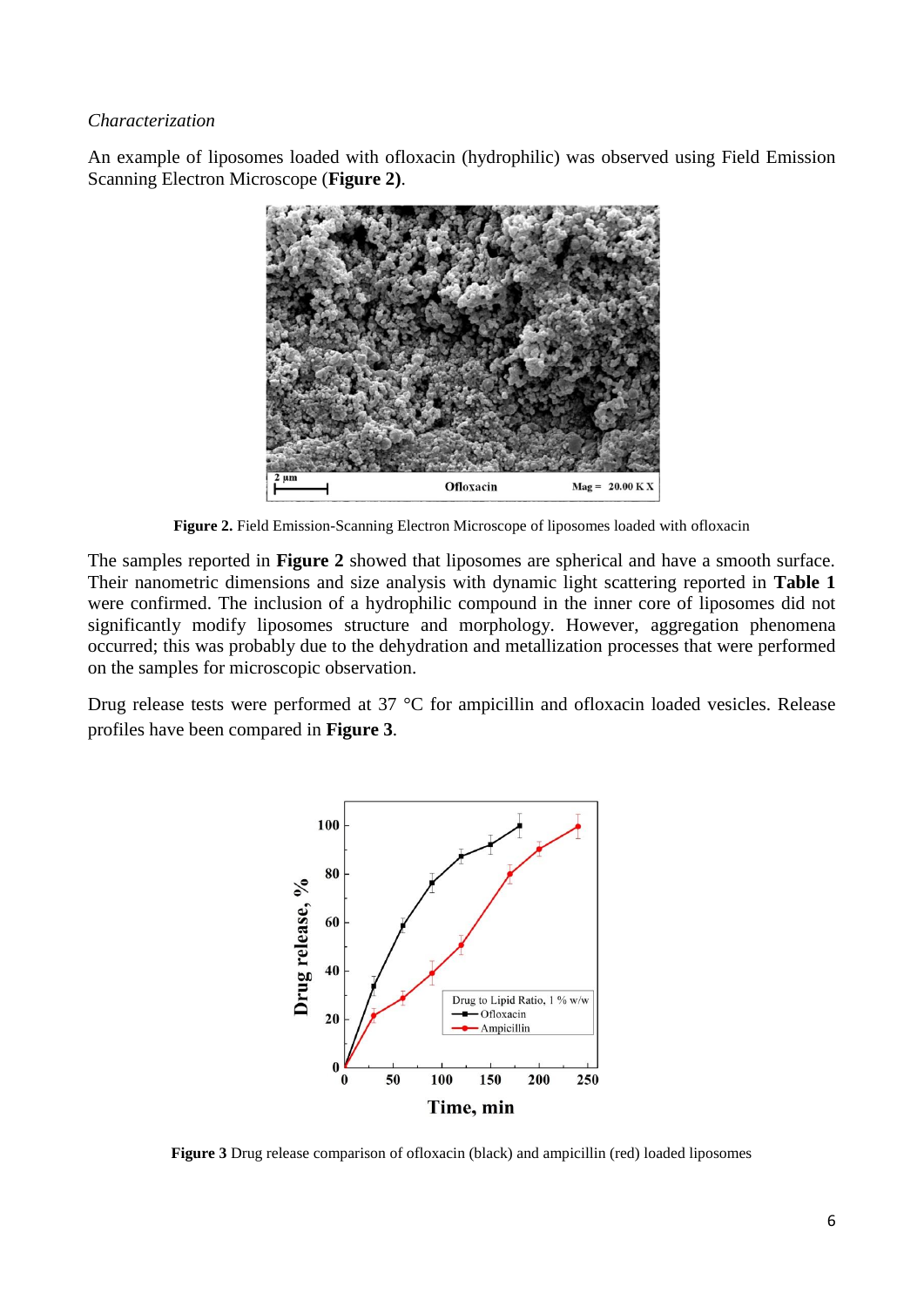Ofloxacin and ampicillin loaded vesicles released the entrapped drug in a controlled manner. In particular ofloxacin was completely released in 180 min; whereas, the release of ampicillin was completed after 240 min. These results are the demonstration that antibiotics loaded liposomes are suitable for ocular delivery providing a sustained drug release and improving drug ocular bioavailability.

Eugenol loaded liposomes were also characterized by stability tests. Mean size of vesicles were monitored over the time to measure the stability in water suspension. Data are plotted as a function of time in **Figure 4**.



**Figure 4** Mean size of vesicles loaded with eugenol

The mean diameter of liposomes was practically constant for more than 3 months of observation when stored at a temperature of 4 °C in the dark. The fluctuations reported in the graph can be ascribed to dynamic phenomena of aggregation and disaggregation of vesicles in the aqueous external bulk.

## **CONCLUSIONS**

Supercritical assisted Liposome formation is a dense gas based techniques that overcame many limitations linked to traditional production methods of liposomes. Exploiting the high diffusion coefficient of carbon dioxide, liposomes of about 100-300 nm were obtained, with a good control of particle size distribution. A huge number of hydrophilic and lipophilic compounds was entrapped in liposomes, confirming that the process is versatile and scalable to industrial level, also thanks to its continuous layout scheme. The fact that liposomes are formed in the fly offered many advantages to the process, such as the high encapsulation efficiency of entrapped compounds.